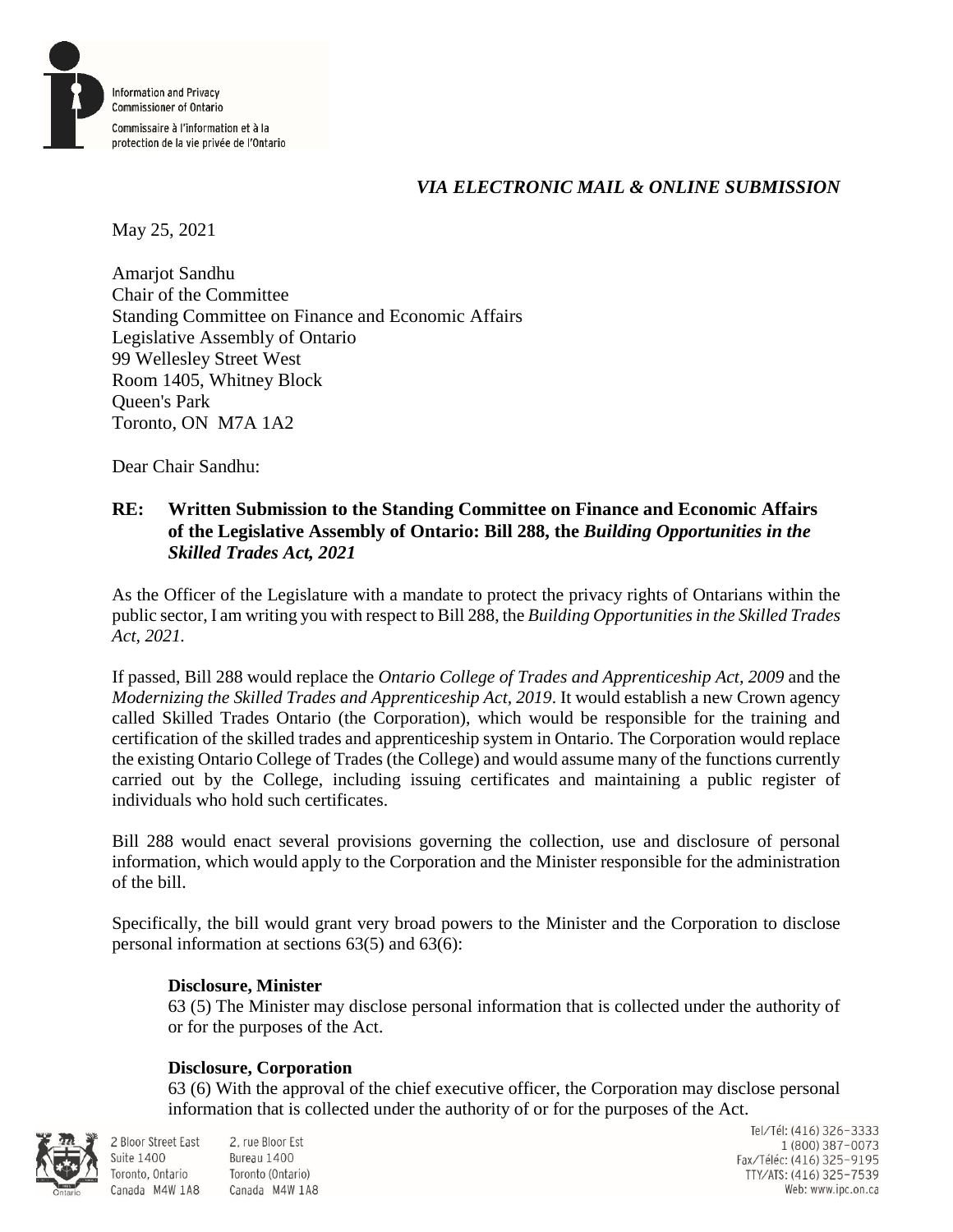These disclosure provisions are remarkably open-ended. Under the proposed legislation, the Minister and the Corporation may directly or indirectly collect information – some of which may include sensitive personal information – for a broad array of purposes. Through the disclosure provisions outlined above, the Minister and the Corporation are given authority to disclose any of that information, to any person, for any purpose.

Privacy rights within the provincial public sector are protected by the *Freedom of Information and Protection of Privacy Act* (*FIPPA*). *FIPPA* protects privacy by setting out rules defining the limitations on the collection, use, retention and disclosure of personal information by institutions, and the requirements they must follow relating to the security of personal information.

I understand that the government intends to designate the Corporation as an institution under *FIPPA*. This means *FIPPA* would govern their handling of information, as it already does for the Ministry, including by setting limits on their disclosure of personal information. However, if passed in its current form, the provisions outlined above would circumvent *FIPPA*'s disclosure limits and essentially give carte blanche to both the Corporation and Minister to disclose personal information as they see fit.

In contrast, I note that the *Ontario College of Trades and Apprenticeship Act, 2009 (OCTAA),* which would be repealed and replaced by Bill 288, includes a more limited disclosure authority for both the Minister and the Ontario College of Trades. The *OCTAA* permits the Registrar of the College and the Minister (at sections 62(6)(b) and 79(8)(b), respectively) to disclose personal information collected for the purposes of the *OCTAA* but only to a person employed in the administration of similar legislation in another province or territory of Canada or if, in the opinion of the Registrar or the Minister, the disclosure or communication would clearly benefit the individual who is the subject of the information. Also under the current *OCTAA*, the Minister may require the College (or sponsors or employers of apprentices) to disclose to him or her personal information, but only as is reasonably necessary for specified purposes explicitly enumerated in the law. Bill 288 would remove these conditions and purpose limitations altogether.

I appreciate that Bill 288 does include what we sometimes refer to as data minimization limits on the Minister and Corporation (at sections 63(1) and (2)) by prohibiting them from collecting, using or disclosing more personal information than is *reasonably necessary to meet the purpose* of the collection, use or disclosure. While these data minimization clauses are helpful, they do not address the fact that Bill 288 would allow the Minister or Corporation to disclose personal information for *any purpose*, including purposes unrelated to their functions.

There are several examples of legislation which permit a Ministry or other *FIPPA* institution to make disclosures of personal information beyond what is already permitted by *FIPPA*. However, these provisions tend to be specific and limited in nature. We are not aware of any provisions that are as open-ended as what is being proposed in Bill 288.

Accordingly, I am concerned about the precedent Bill 288 would set and therefore, would urge the Committee to consider amending Bill 288 by placing appropriate limits on the disclosure provisions at sections 63(5) and (6). This could be achieved in several ways, including by:

• contemplating the types of disclosures that the Minister and Corporation would need to make to fulfil their functions under the legislation and which would not already be covered by *FIPPA*